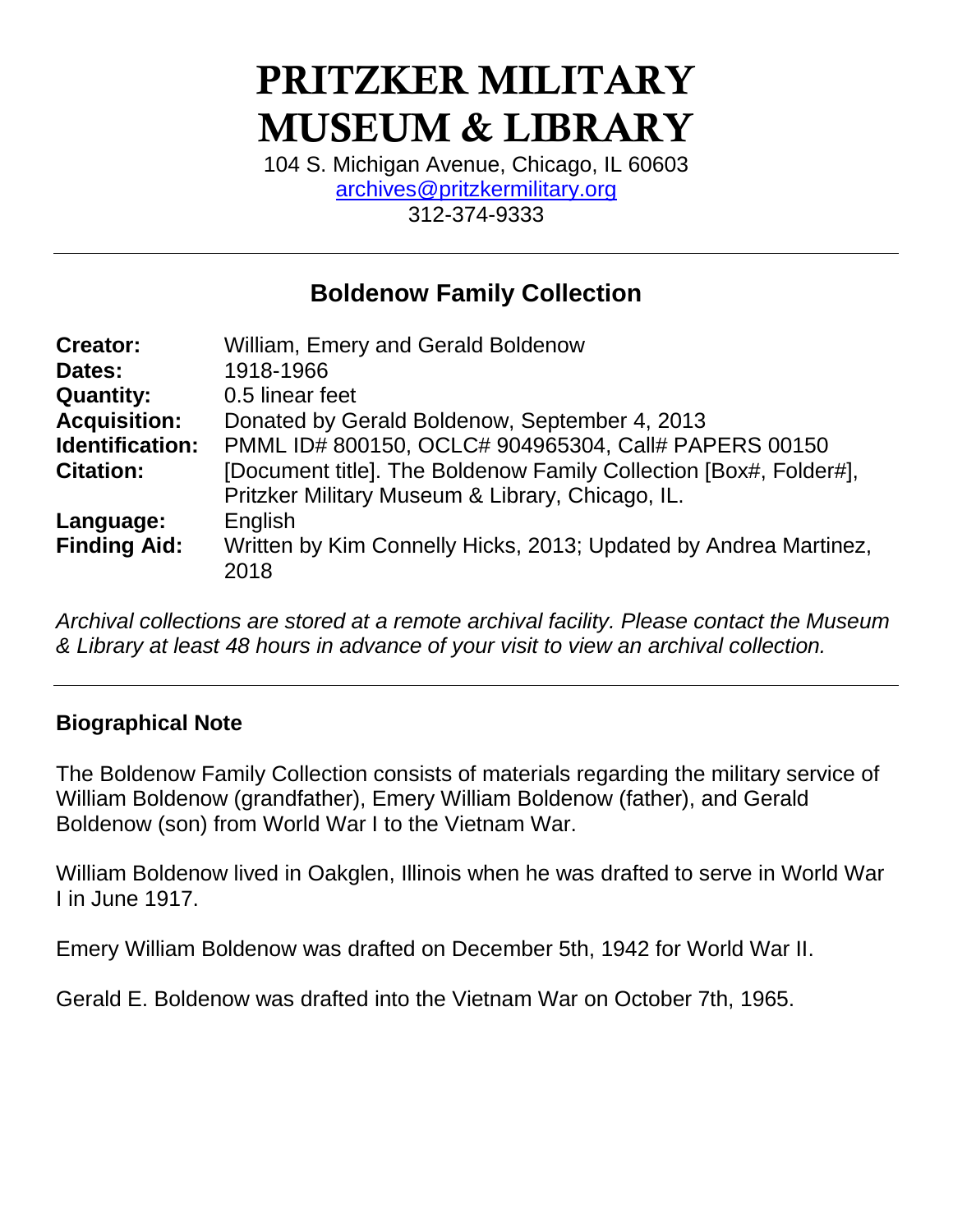#### **Scope and Content of the Collection**

The Boldenow Family Collection consists of official military documents, photographs, insignia, and objects related to William, Emery and Gerald Boldenow's service with the United States Army.

#### **Arrangement**

The collection arrived with no discernible arrangement and was rearranged chronologically into series by PMML staff. The collection is contained within 1 legal box and 1 oversize box. The collection is arranged into series according to military documents, photographs, and objects.

#### **Series One: Military Documents, 1917-1966, n.d.**

These records pertain to the military service of William, Emery, and Gerald Boldenow. The series contains draft notices, draft cards, instructional material regarding military vehicles, and a post-World War Two pamphlet. The series also contains tank diagrams in an oversized box. Items are arranged chronologically.

## **Series Two: Photographs, 1918, n.d.**

This series includes photographs from the service of William and Emery Boldenow. They include photographs of William's military regiment and a World War Two M4A1 tank. The photographs are arranged chronologically.

#### **Rights**

Copyrights held by Gerald Boldenow were transferred to the Pritzker Military Museum & Library. All other rights are held by the author or publisher. Users assume responsibility for following copyright laws as established by US Code Title 17.

#### **Access**

Researchers must use reproductions of valuable original documents, unless otherwise granted permission by PMML staff.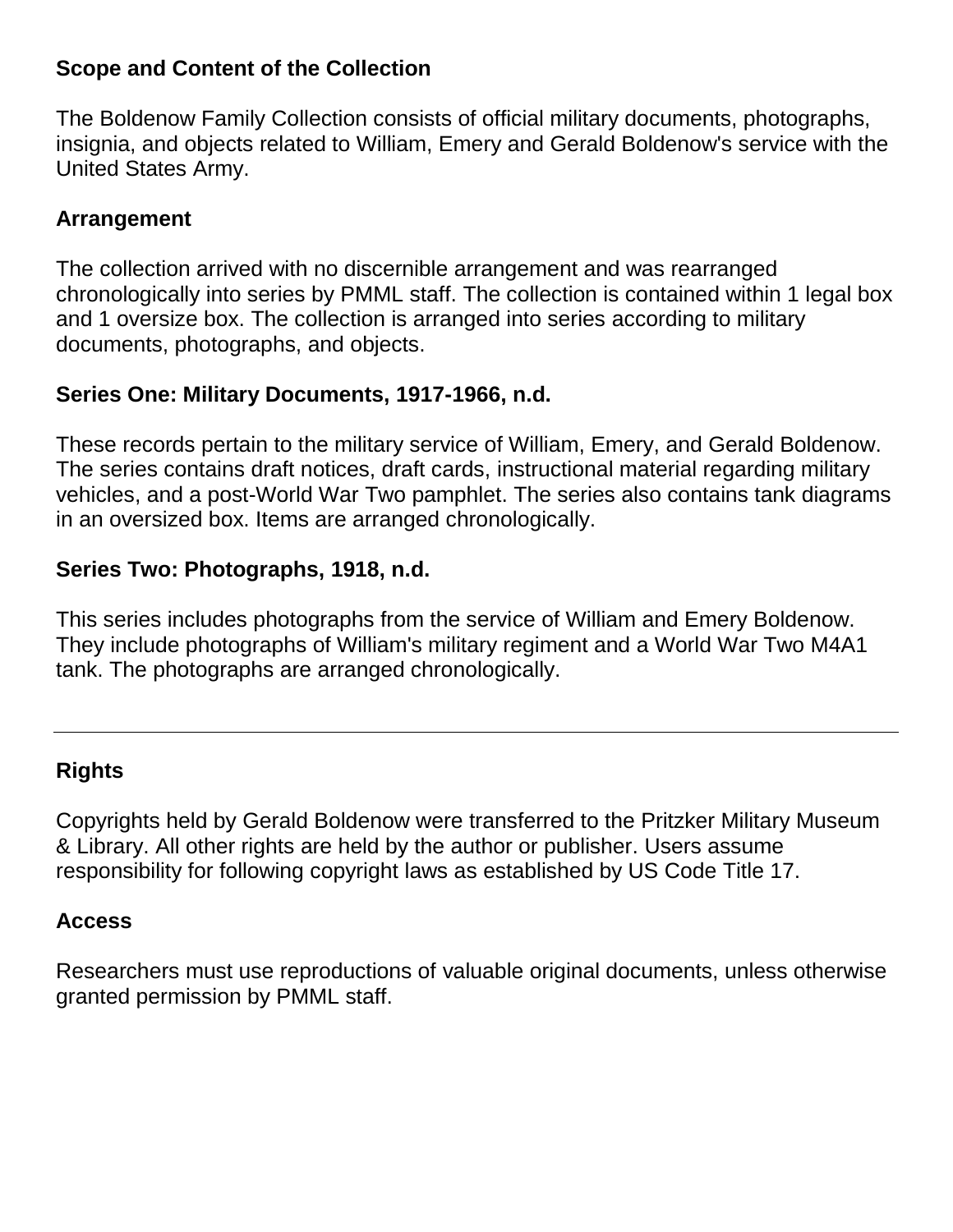#### **Separations**

| <b>Item ID</b> | Call<br><b>Number</b> | <b>Description</b>                | Location |
|----------------|-----------------------|-----------------------------------|----------|
| 800150019      |                       | <b>Camp Chaffee Pennant</b>       |          |
| 800150020      |                       | Camp Campbell, Ky Pennant         |          |
| 800150021      |                       | Stitching fabric with Nazi emblem |          |
| 800150022      |                       | Nazi flag                         |          |
| 800150023      |                       | Nazi flag                         |          |
| 800150024      |                       | Puttees (leg wraps)               |          |
|                |                       |                                   |          |

## **Key Subjects**

This collection is indexed under the following headings in the Library's online catalog. Researchers interested in materials about related topics, persons, or places should search the catalog using these subject headings.

#### **Names**

Boldenow, William Boldenow, Emery William Boldenow, Gerald E.

#### **Subjects**

Armored vehicles, Military. Camp Upton (N.Y.) Draftees.--United States. United States. Selective Service System. Vietnam War, 1961-1975. Vietnam War, 1961-1975--United States. World War One, 1914-1918. World War, 1914-1918--Illinois. World War, 1914-1918.--Regimental histories.--United States. World War, 1939-1945. World War, 1939-1945--Illinois. World War, 1939-1945--United States.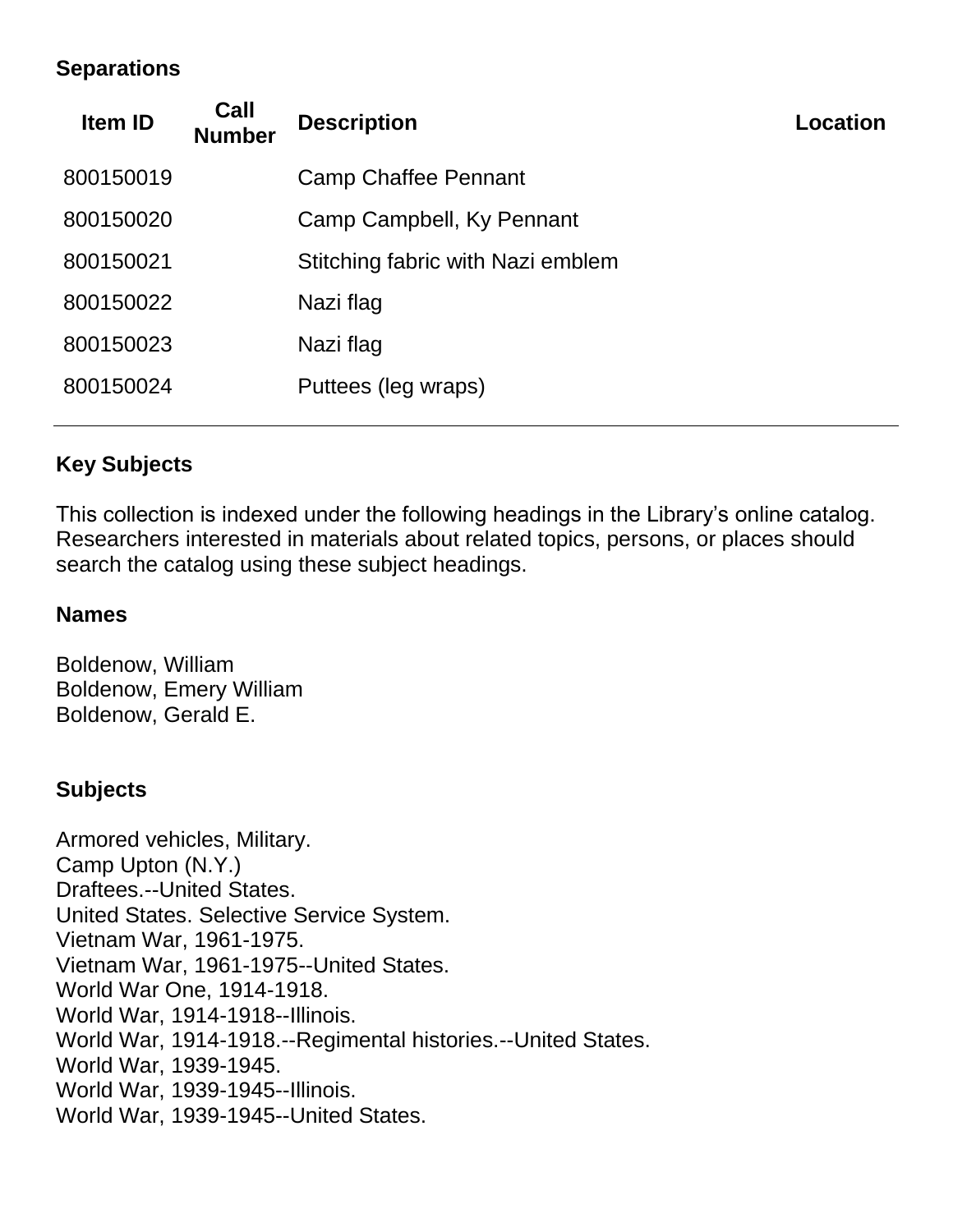# **Container List**

|   | <b>Box Folder</b> | Item ID $#$ | <b>Title</b>                                                                                                  | <b>Dates</b> |
|---|-------------------|-------------|---------------------------------------------------------------------------------------------------------------|--------------|
| 1 |                   |             |                                                                                                               |              |
|   | 1                 |             | <b>Official Military Documents</b>                                                                            | 1917-1966    |
|   |                   | 800150001   | <b>Registration Certificate: William Boldenow</b>                                                             | 1917         |
|   |                   | 800150002   | Notice of Certificate to District Board:<br><b>William Boldenow</b>                                           | 15-Aug-17    |
|   |                   | 800150003   | Notice of Call and to Appear for Physical<br><b>Examination: William Boldenow</b>                             | 9-Aug-17     |
|   |                   | 800150004   | <b>Order to Report: Emery William Boldenow</b>                                                                | 20-Nov-42    |
|   |                   | 800150005   | Notice of Classification: Gerald E.<br><b>Boldenow</b>                                                        | 7-Oct-65     |
|   |                   | 800150006   | Order to Report for Armed Forces Physical<br>Examination                                                      | 30-Nov-66    |
|   | $\mathbf{2}$      |             | <b>Envelopes</b>                                                                                              | n.d.         |
|   |                   | 800150007   | To: Mr. William Boldenow, From: War<br>Department                                                             | n.d.         |
|   |                   | 800150008   | To: Mr. William Boldenow, From: War<br>Department                                                             | n.d.         |
| 3 |                   |             | <b>Instructional Material</b>                                                                                 | 1944, n.d.   |
|   |                   | 800150009   | The Armored School Tank Department -<br><b>Oilgear Hydraulic Traversing Mechanism:</b><br><b>Study Sheets</b> | 27-Apr-44    |
|   |                   | 800150010   | Maintenance Forms and Records - Pre-<br><b>Conference Quiz</b>                                                | n.d.         |
|   |                   | 800150011   | Form, Records, and Reports: Emery<br><b>Boldenow</b>                                                          | n.d.         |